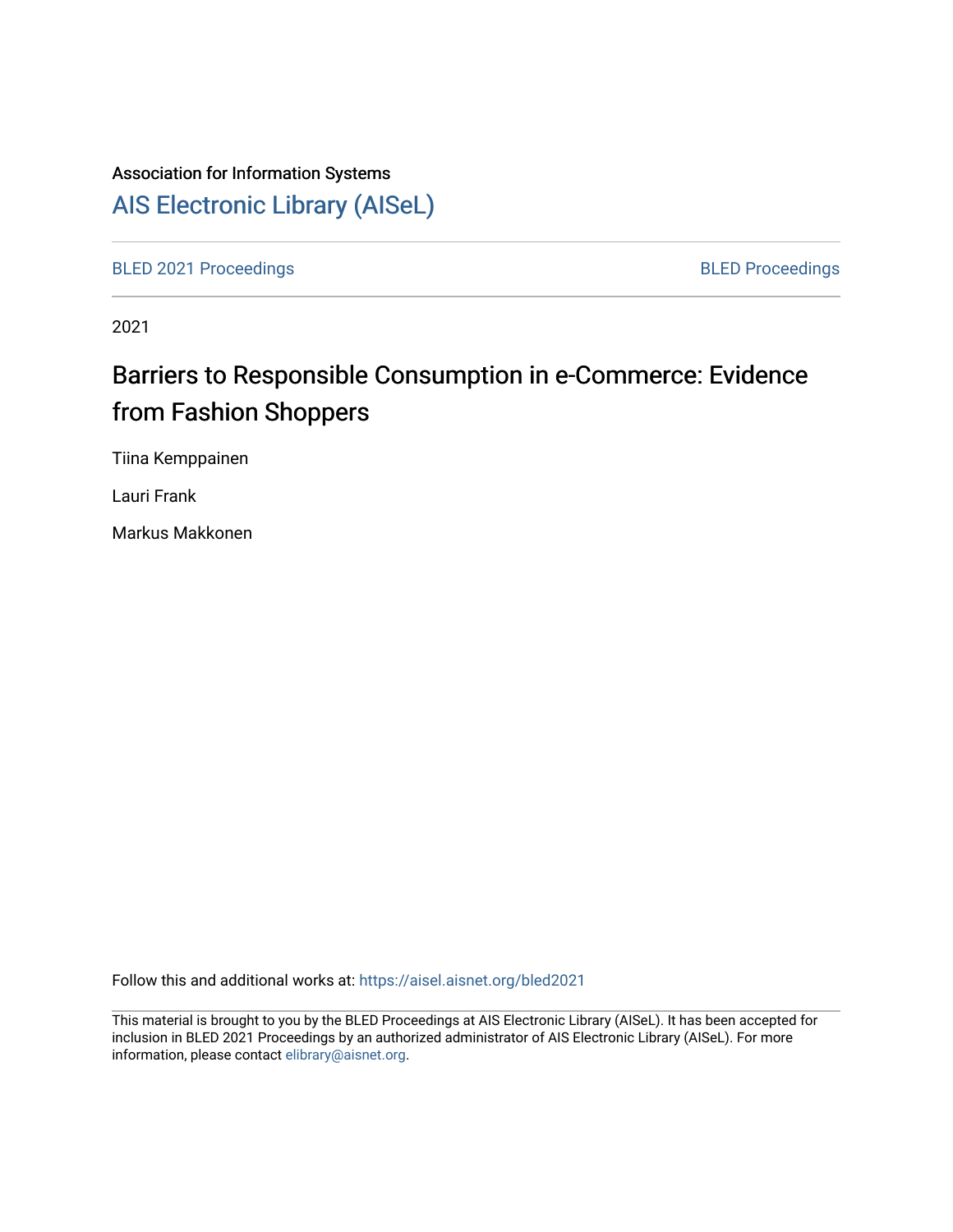# **BARRIERS TO RESPONSIBLE CONSUMPTION IN E-COMMERCE: EVIDENCE FROM FASHION SHOPPERS**

# TIINA KEMPPAINEN,<sup>1,2</sup> LAURI FRANK,<sup>2</sup> MARKUS MAKKONEN<sup>2</sup> & OONA-IINA HYVÖNEN<sup>2</sup>

<sup>1</sup>University of Jyvaskyla, School of Business and Economic, Finland; e-mail: tikemppa@jyu.fi <sup>2</sup>University of Jyvaskyla, Faculty of Information Technology, Finland; e-mail:

tiina.kemppainen@hotmail.com, lauri.frank@jyu.fi, markus.v.makkonen@jyu.fi, hyvonen.oona@gmail.com

**Abstract** This qualitative study investigates the barriers to responsible consumption in e-commerce from the online shoppers' viewpoint. The purpose of the study is to increase our understanding of what prevents young adults from making responsible purchases in online stores in the context of fashion retail. The data were collected by interviewing ten Finnish fashion shoppers aged 23-27 years. The findings show that responsible consumption is perceived as complex and challenging. The study identified barriers related to online stores and consumers themselves. Online store implementation (product availability, information and transparency, and pricing) is vital in facilitating online shoppers' responsible purchasing decisions. However, consumers' personal consumption patterns and habits, and problems related to time use and responsibility assessment, can also be constraints on responsible consumption. Future studies are encouraged to investigate how online solutions, such as user interfaces, online tools, and apps, could better assist consumers in overcoming the identified barriers.

#### **Keywords:**

e-commerce, responsible consumption, online shopping, fashion retail, qualitative study



DOI https://doi.org/10.18690/978-961-286-485-9.24 ISBN 978-961-286-485-9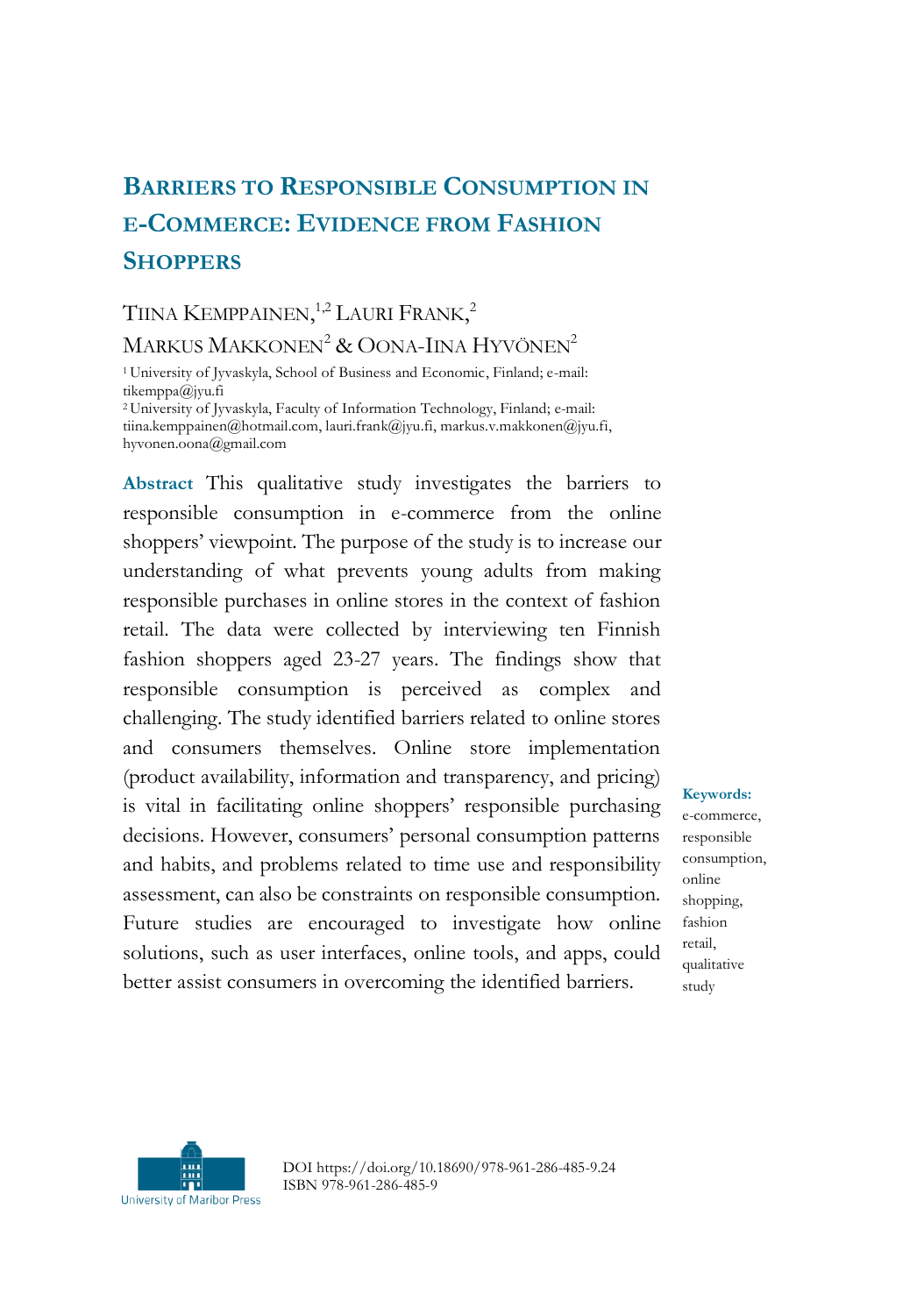#### **1 Introduction**

The popularity of online shopping has grown tremendously with the spread of information and communications technologies (ICTs). The popularity of ecommerce is explained by its ease, availability, and breadth of selection. However, while e-commerce provides multiple benefits for today's consumers, from an ecological perspective it has also contributed to negative changes in consumption habits and purchasing behavior (Abukhader & Jonson 2004). The efficiency and affordability of online shopping have led to more shopping being done without real need. Many online stores offer consumers free shipping and returns, as well as an extended payment period, which has resulted in products being easily ordered and inappropriate products being returned. Other environmental challenges posed by ecommerce relate to individual deliveries and small one-off purchases as well as packaging materials. Simultaneously, the state of the planet and overconsumption have become significant issues, and consumers are becoming more environmentally conscious (Demarque et al. 2015). The negative repercussions of e-commerce have become important topics of discussion in business and academia.

This qualitative study investigates the barriers to responsible consumption in ecommerce from the online shoppers' viewpoint. The study aims to increase our understanding of what prevents young adults (aged 23-27) from making responsible purchases in online stores in the context of fashion retail. Previous research has suggested that there is no significant difference in terms of consumers' purchasing decision process between online and brick-and-mortar stores (Katawetawaraks & Wang 2011). In addition, most studies approach responsible consumption at a general level without shopping channel (online/offline) specification. Despite a bulk of papers investigating responsible consumption from different perspectives, a specific understanding of online environments is missing. Therefore, as the importance of online shopping grows continuously, there is a need for studies that focus on responsible consumption in online channels. Furthermore, previous research has shown that consumers' attitudes towards responsibility and their behavior can be contradictory: responsibility is valued, but consumers do not necessarily behave responsibly (Belk, Devinney & Eckhardt 2005; Carrington, Neville & Whitwell 2014). Investigations on the barriers to responsible consumption help to better understand why this is the case. The findings of this study are also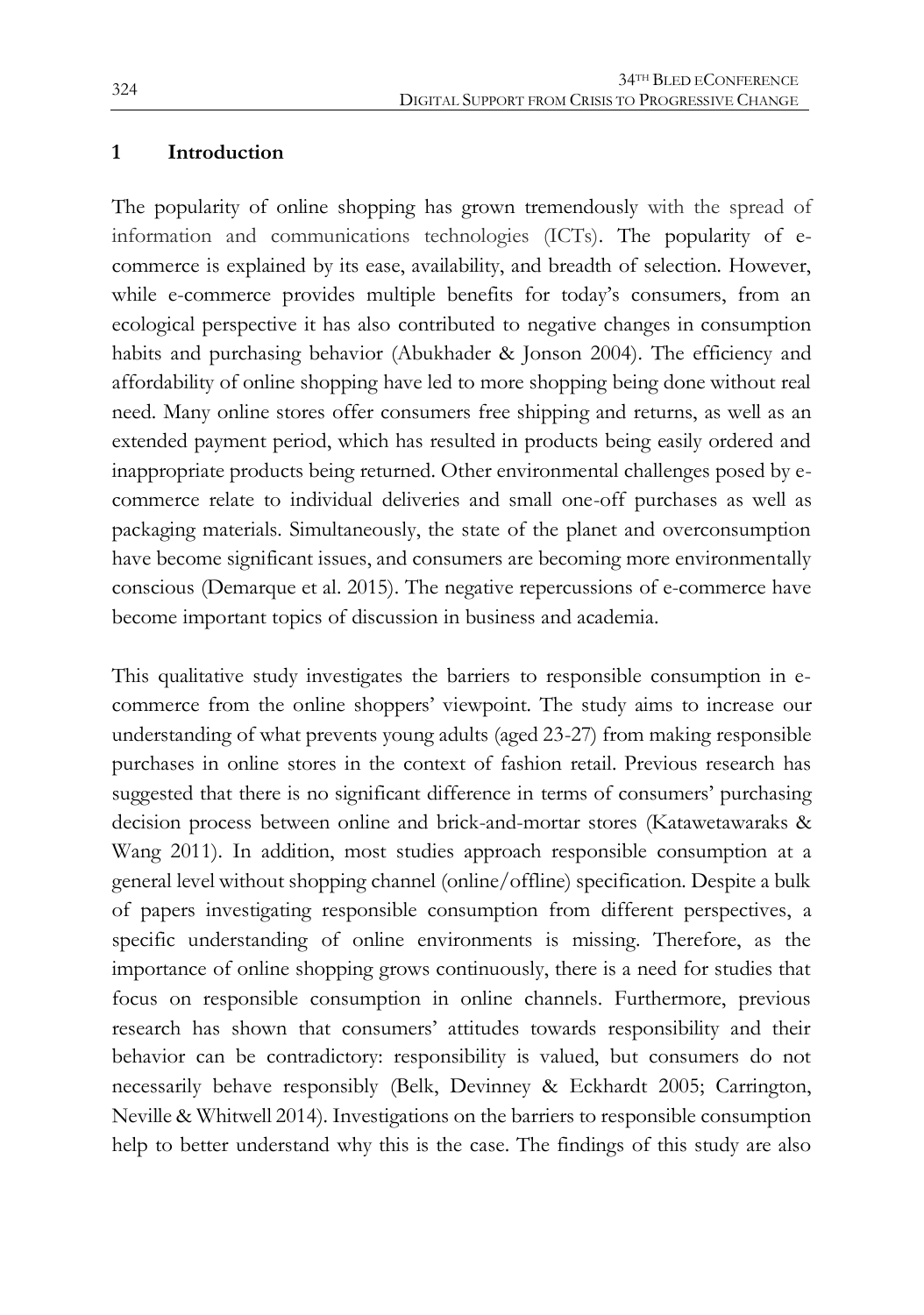useful in designing online store user interfaces that support consumers' responsible purchasing behavior.

This paper discusses the previous studies on responsible consumption in the ecommerce context in Section 2 below. Section 3 discusses the data collection and analysis, and Section 4 presents the findings of the empirical study. Section 5 discusses the contributions and managerial implications of this study and gives some suggestions for future research.

#### **2 Theoretical background: responsible consumption and e-commerce**

Responsible and sustainable consumption have become common research topics in the 21st century. The concepts are intrinsically linked, as sustainability can be seen as an objective pursued through responsible action. The study fields have become deeply blurred and similar issues are discussed within both fields (Bansal & Song 2017). The core idea of responsible consumption is to reduce the impact of goods or services on the environment by various eco-friendly activities. In line with Ulusoy (2016), this study defines responsible consumption as consumption that has a less negative impact on the environment than consumption that does not take into account the foundations of sustainable development.

Extant studies on responsible consumption do not usually distinguish between different service channels; hence responsible consumption in e-commerce channels has not received special attention. However, factors affecting responsible consumption and other responsible behavior have been widely explored. These studies have highlighted situational factors. According to Stern et al. (1995), favorable situational factors increase and encourage green consumption. One can assume that the situational factors affecting responsible purchase behavior, in particular, can be very different in online and offline environments. In addition, the impact of demographic and psychographic factors on consumer responsibility have been addressed. Straughan and Roberts (1999) highlight the psychographic factors: environmental awareness, opinions, and attitudes influence responsible purchasing intentions. According to previous research, factors that encourage responsible consumption include, for instance; knowledge (Young et al. 2010; Joshi & Rahman 2016), a positive attitude towards responsibility (Straughan & Roberts 1999; Demarque et al. 2015; Kumar, Manrai & Manrai 2017), marketing and campaigns,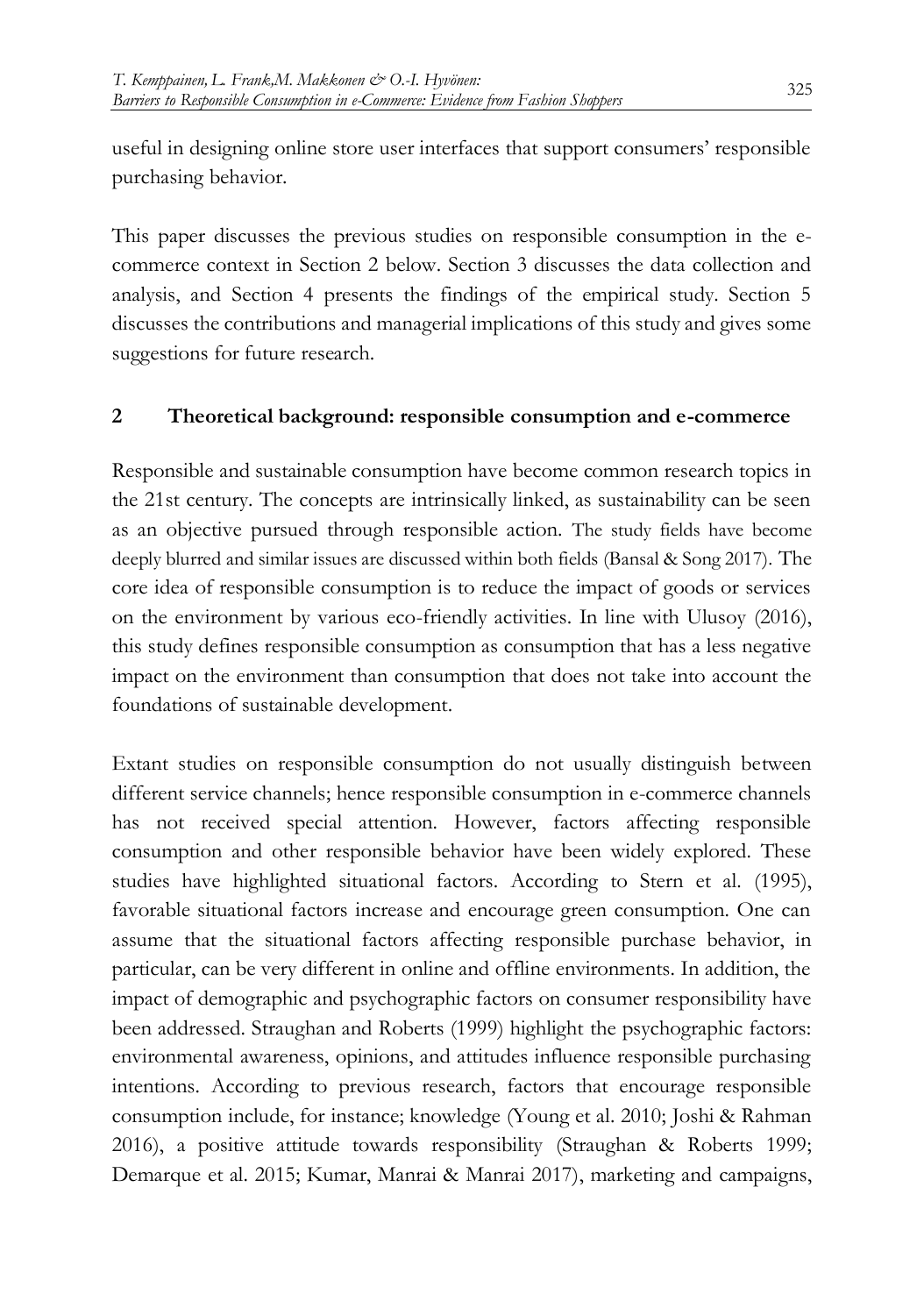and brand image (Joshi & Rahman 2016). Consumer sentiment, especially environmental concerns, has a positive and direct impact on responsible goals and behavior (Straughan & Roberts 1999). Identified barriers to responsible consumption include, for instance, high prices (Peattie 2010; Joshi & Rahman 2016), lack of information (Demarque et al. 2015), and awareness (Luthra, Govindan & Mangla 2017), poor product availability and quality (Joshi & Rahman 2016), and lack of policy support (Blok et al. 2015).

The fashion industry is often emphasized in the debate on responsibility because its enormous environmental challenges are increasingly being recognized. The fashion industry has been associated with significant negative social and ecological impacts, such as employee exploitation, excessive use of renewable materials, and waste generation (Wang et al. 2019). In addition, fashion retail is also an important segment of e-commerce: its share of online shopping is significant. For example, in 2017, 50% of Finnish consumers bought clothes and accessories online, and the number is expected to grow every year (Paytrail 2018). Online shopping for clothing and shoes in particular is a burden on the environment due to high return rates (Chen & Chai 2010; Demarque et al. 2015). For these reasons, the empirical part of this study focuses on fashion retail: the online shopping for clothing, accessories, and footwear.

## **3 Data collection and analysis**

As the purpose of this study was to identify and better understand the barriers to responsible consumption from the consumer viewpoint, a qualitative research approach was chosen. Young adults aged 23 to 27 were selected as the target group for the study because they are characterized by traits associated with the Generation Z. Those born around the mid-1990s were born into the digital world with internet and electronics. They are typically experienced online shoppers and are often aware of responsibility-related themes. Dabija et al. (2019) note that applying green strategies and sustainable principles in business activities is vital when trying to appeal to the Generation Z consumers.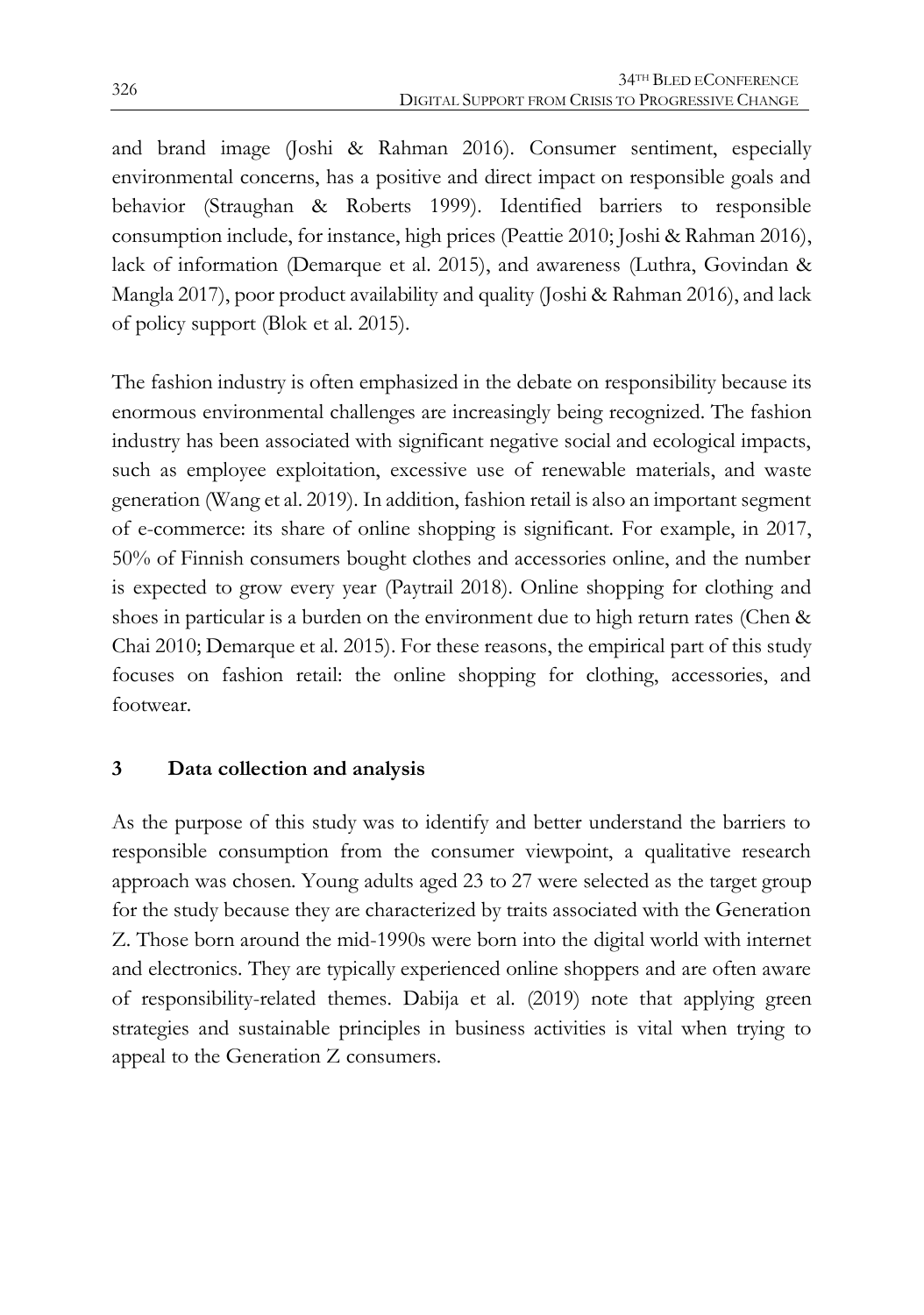The data collection was carried out with semi-structured interviews in 2020. The number of interviewees was determined on the basis of the saturation of the material obtained from the interviews: interviews were conducted until they no longer produced new information relevant to the study. Ten people, four males and six females (referred to as participants 1-10: P1-P10) were interviewed (for details, see Appendix 1). The interviews were conducted via the Google Meet video call service with an average duration of 39 minutes. The participants were asked to describe their e-commerce shopping and responsible consumption behaviors regarding fashion wear. The discussed themes included, for instance: how participants define responsibility in consumption, how responsibility guides them as consumers and influences their purchase behavior in online stores, and what are the problems or benefits of online shopping in terms of responsible consumption. The exact form or order of the questions was not defined in advance, which provided an opportunity for additional questions and discussion. All interviews were recorded and transcribed.

The data was processed by inductive coding (Thomas 2003). The findings emerged from the analysis of the transcribed data. All the mentioned barriers to responsible consumption were first collected from the material, after which they were classified into groups according to their content. Finally, as the result of several classification rounds, the identified barriers were formed into two main groups, including online store characteristics, and personal characteristics and resources. The findings are discussed more closely in the next section.

## **4 Findings**

The findings show that responsible consumption is often perceived as complex and challenging. It is hampered both by the information and products offered by online stores and by consumers' own personal characteristics and resources. The data analysis revealed three barriers related to the online stores (poor availability, lack of information and transparency, and high prices) and three personal barriers (poor knowledge and challenges in responsibility assessment, existing consumption habits, and lack of time) to responsible consumption in e-commerce. These often intertwined barriers are discussed here below.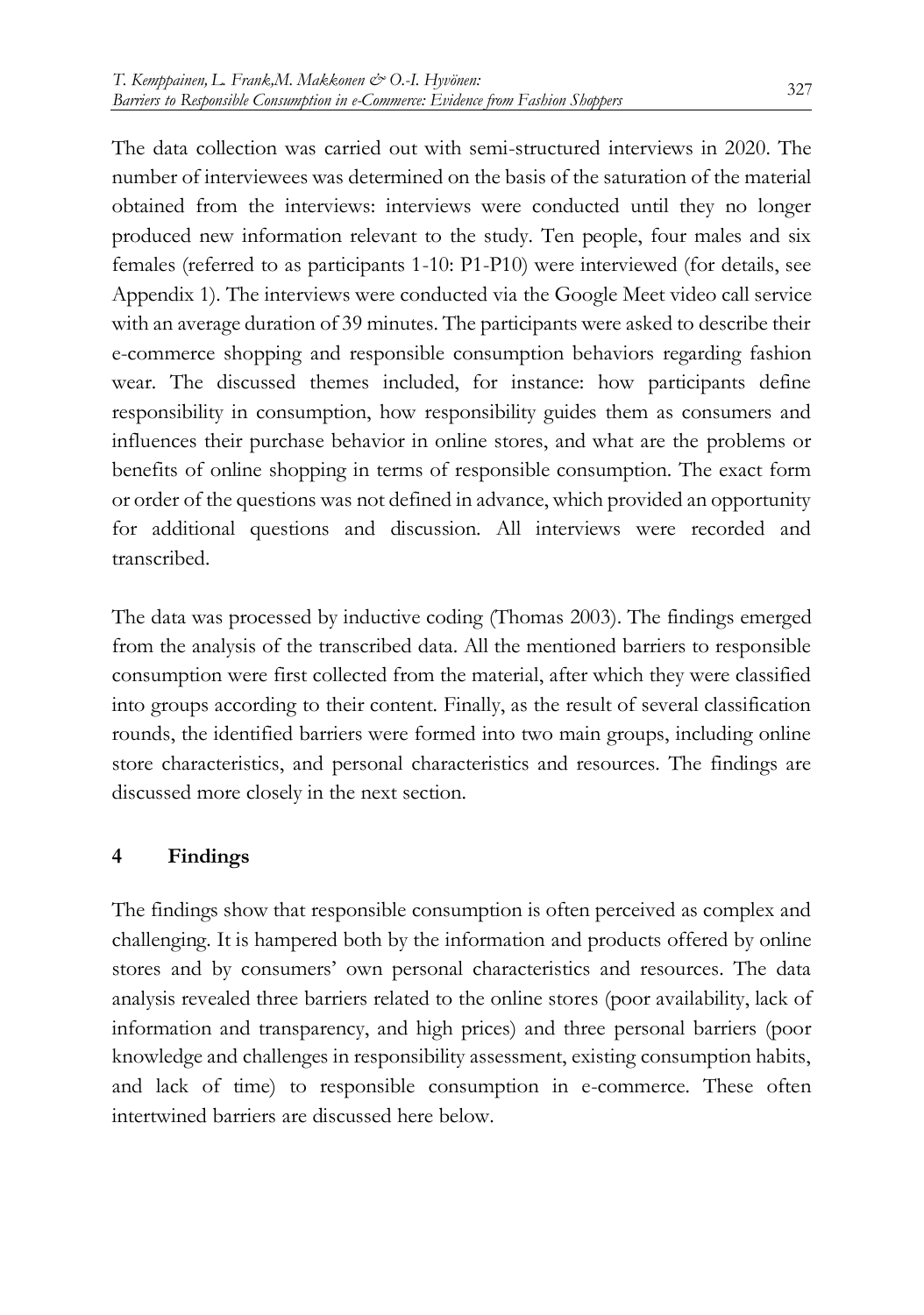#### **4.1 Online store characteristics**

**Poor availability** was one of the main factors influencing the participants' responsible purchasing decisions. According to the interviewees, the supply of responsible products is still weak, and some manufacturers do not offer responsible products at all. It was concluded that when a need for a particular product type arises, there are only a few responsibly produced options available. If one desires a specific brand, there might not be any responsible alternatives.

"Supply. Because if you want something specific, there may not be responsible alternatives." – Male, 23 (P4)

However, online stores were seen as a better option in terms of supply than brickand-mortar stores. The online product range is more extensive. Particularly specialty stores (that only sell products that are produced responsibly) make it easier to browse products from different manufacturers. Many ecofriendly brands have also focused their sales online, making products unavailable offline. With the growth and spread of e-commerce, the selection and availability of responsible brands have increased significantly.

**Lack of information and transparency.** The interviewees were aware of the environmental burden caused by consumption. Better awareness had led them to consider more of their purchases, and many admitted that they had begun to pay more attention to the backgrounds of products with increased awareness. However, obtaining information was not considered easy. The lack of information and transparency of company operations was repeated in the interviewees' reports.

"I hope it would not be left to the online store user—that we have to play a detective and look for information. Backgrounds should be very openly presented in the online store." – Female, 25 (P9)

Although production transparency has been increased, and companies' sustainability efforts and goals have been communicated more openly, it was unclear to the participants how the companies' operations (e.g., production) have actually changed: whether companies are behaving more responsibly than in the past. In particular,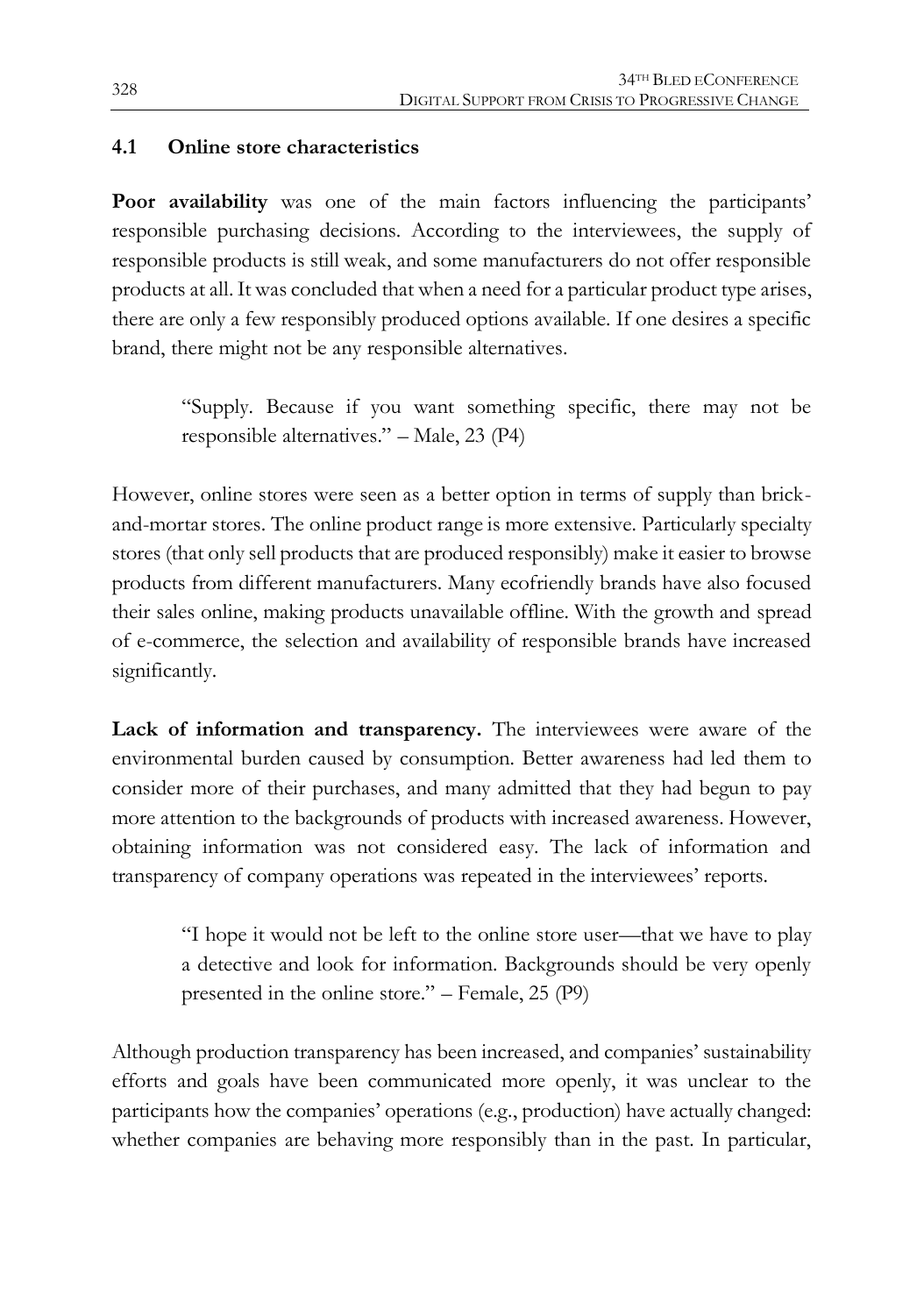the different eco-certificates and the increased openness of fast fashion chains made the participants suspicious.

"I don't think it has changed very much from the past, although transparency and awareness are now much increased and promoted. Those are just trendy words." – Female, 25 (P9)

Instead of certificates and superficial information, interviewees looked for concrete examples and explanations.

"I think those certifications might be a bit out there at the moment. If the production methods and chains are clearly explained, it is much better than a single certificate." – Male, 27 (P6)

"I'd be interested to know more about it than just that 'this charge will offset the carbon footprint'. It would be nice to know exactly what you pay extra for and whether it truly makes a big difference." – Female, 25 (P2)

However, information retrieval and comparison were found to be easier and more trustworthy in online than offline environments. In the online environment, information about product backgrounds and producers' practices can also be obtained from different external sources.

**High prices.** The importance of price was apparent for the participants' willingness to make a responsible purchasing decision—many considered high price to be a considerable barrier to responsible or more responsible consumption.

"Many times, if there is a product in which all the material and workmanship is Finnish, then the price is often so much higher that it may not be possible to buy such a product." – Female, 26 (P5)

The interviewees emphasized the importance of brand image and value-for-money when considering the price. The products of responsible brands were perceived to be more expensive yet of better quality than fast-fashion chains' responsible options. Purchasing responsible fast fashion at a cheaper price did not seem sensible in the long run.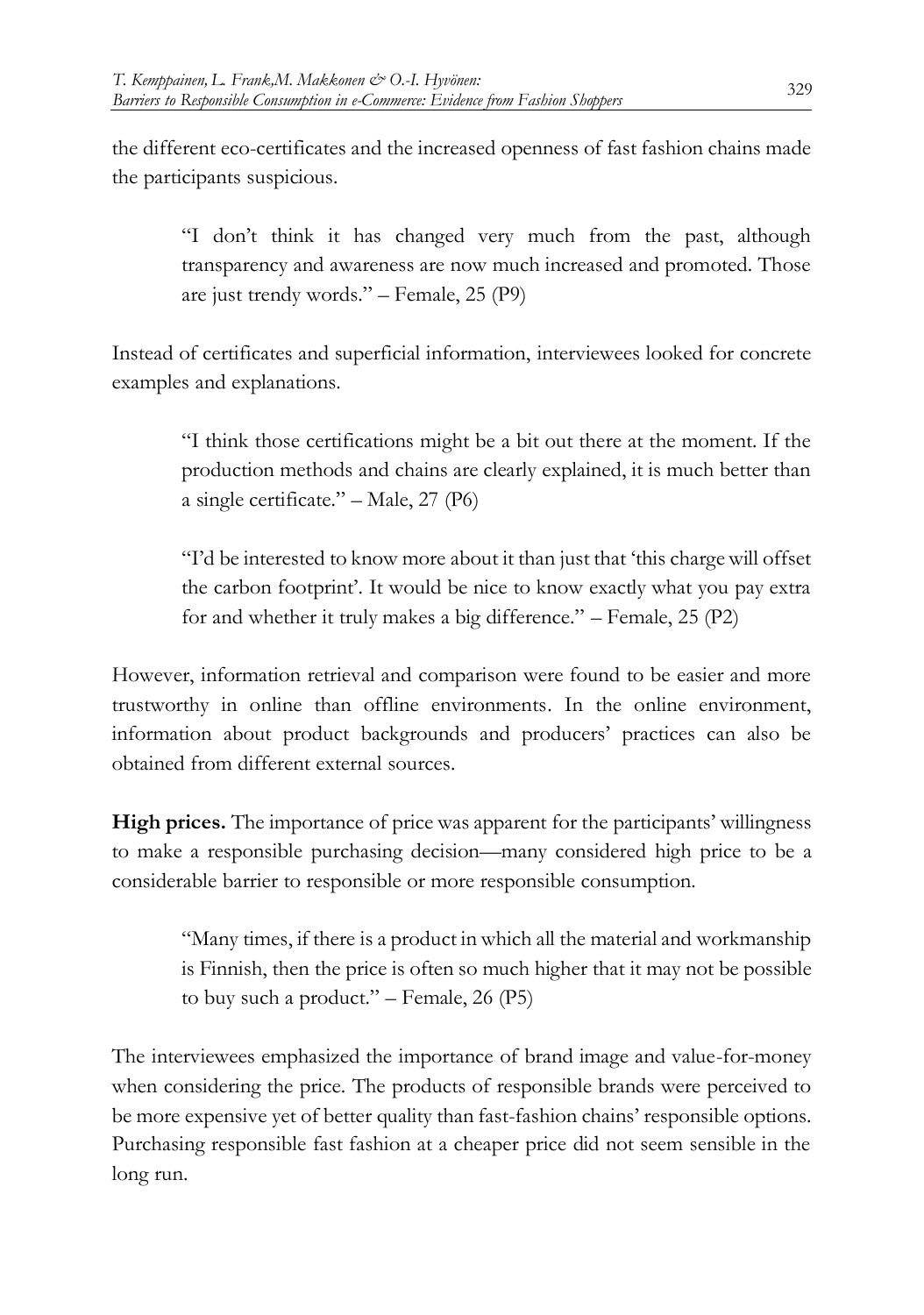### **4.2 Personal characteristics and resources**

**Poor knowledge and challenges in responsibility assessment** were identified as important obstacles to responsible consumption. When consumers are unaware of the effect of their purchases, they also do not feel guilty about their irresponsible purchasing decisions.

"I think it's just that people don't necessarily know or think about these issues that much." – Female,  $26 \text{ (P5)}$ 

The assessment of the environmental impact was considered a challenging task. Whereas looking for information about products and companies and their background can be difficult, the fact that a consumer must also evaluate the information and assess its reliability adds to the burden.

**Existing consumption habits.** The individual's current consumption habits were also identified as a barrier to responsible consumption. The phenomenon of responsible shopping was considered rather new and many of the interviewees had only recently woken up to consider their consumption habits.

Responsibility is a whole new thing. Probably many are used to shopping, and not thinking about the effects at all. I haven't always thought about it as I do now." – Female, 26 (P10)

Moreover, responsibility and the disadvantages caused by consumption are not always the main things in mind when shopping. The interviewees admitted that their hedonism restricts responsible purchasing decisions. While responsibility is considered important, it can be easily forgotten in a purchase situation.

> "When I don't need or want anything, I start to think that 'yes, we should have more solidarity with each other and reduce consumption'. But as soon as you need something, such ideas disappear. Your greed and desire for pleasure are obstacles." – Female, 25 (P9)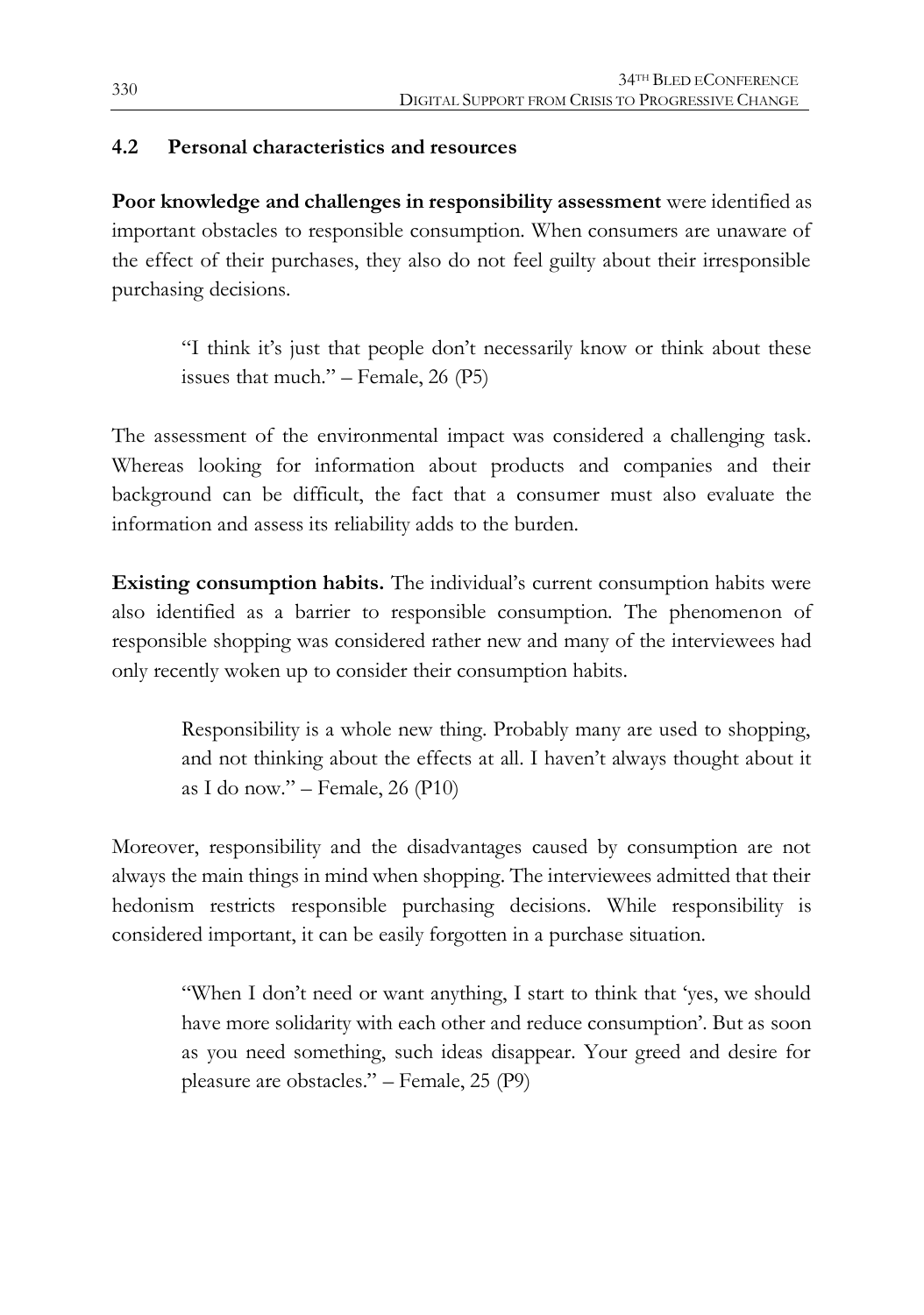When compared to brick-and-mortar stores, online stores were seen as a more irresponsible shopping channel. This was explained by people's consumption habits in online shopping environments.

> "I find it [e-commerce] less environmentally friendly. Just because of the way people behave in online shopping: they order a lot and then return." – Female, 23 (P1)

The interviewees concluded that it is easier to make impulsive and unplanned purchases in an e-commerce environment because online stores create various incentives for the consumer (e.g., free shipping) to increase the total amount of purchases. Many of the interviewees concluded that they tend to buy less at once in brick-and-mortar stores. Moreover, the responsibility of consumption in general became an essential theme in the interviews, as some of the interviewees considered consumption irresponsible regardless of the channel.

> "It's complicated. If you want to be truly responsible, then you don't buy anything; that's the most responsible activity of all."  $-$  Male, 27 (P6)

However, completely stopping or significantly reducing consumption was perceived as challenging, as it would require making significant changes in one's everyday life.

**Lack of time.** Finally, urgency and lack of time were considered noteworthy barriers to responsible consumption, which was seen as time-consuming. While it was deemed important, the participants explained that they might not behave in a responsible manner because they do not have the time to look for information about products, or to look for a responsible alternative for a certain product. Aspirations to responsibility are not always reflected in actions, as the following quote shows.

> "I do think about these [ecological] issues. But actions may be different, you don't always behave as you would like to." – Female, 23 (P1)

It was pointed out that it may take a lot of time to clarify the background of the products, even if there is some information provided in the online store. In the context of online shopping, the customer also needs to consider the total time taken by the process, including the time required for the order to arrive.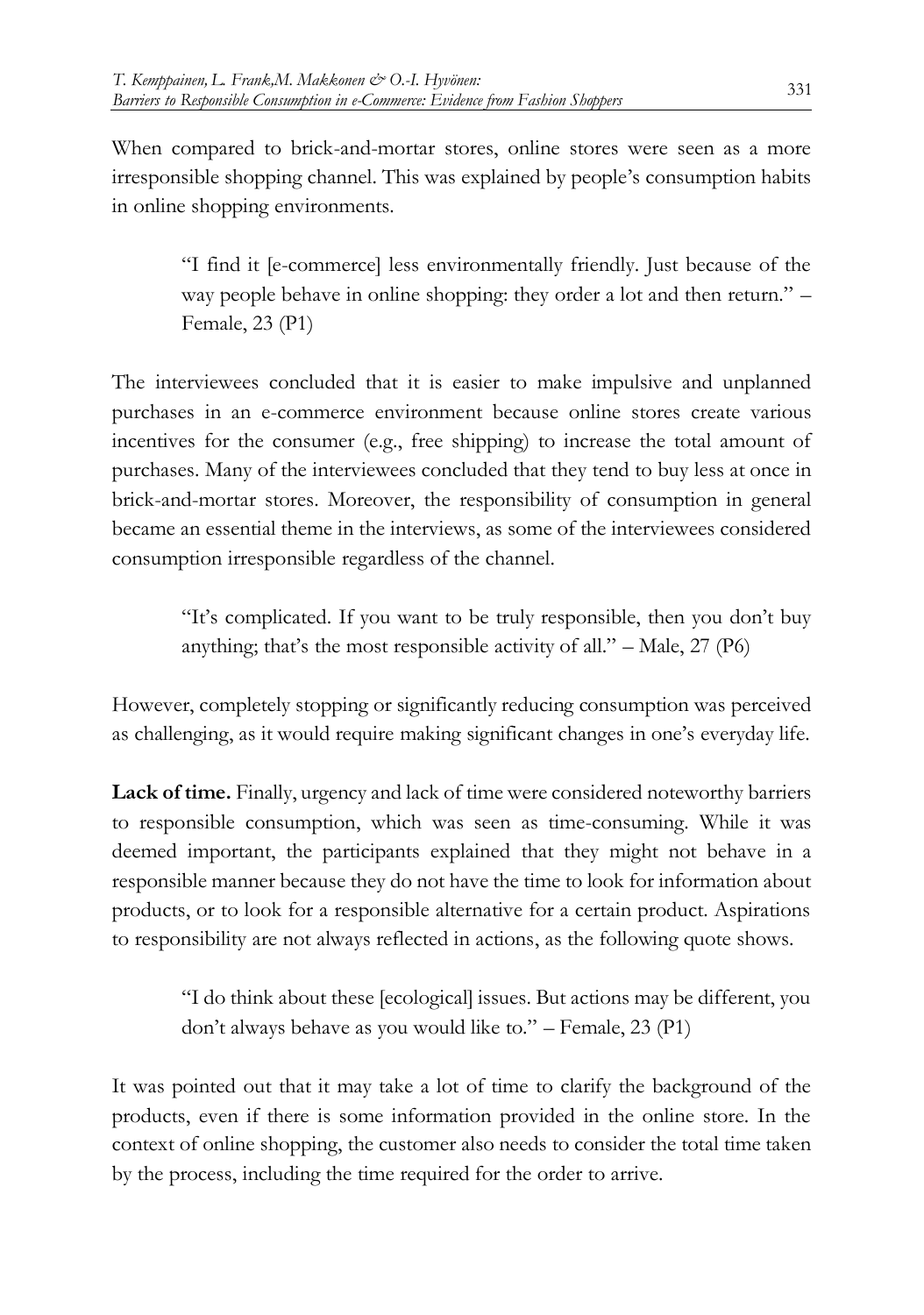"Getting acquainted takes a lot of time, and then time just runs out. You go: 'I can't do this anymore'." – Male, 27 (P6)

Online shopping was generally perceived as easy and effortless. Responsible consumption in online channels, on the other hand, was perceived to be complex, as it often requires awareness and the willingness to search for information.

## **5 Discussion: conclusions and suggestions for future research**

This study investigated the barriers to responsible consumption in e-commerce from young adults' viewpoint in the context of fashion retail. The findings show that while the online store implementation (including product availability, pricing, and information related to responsibility) is essential in facilitating responsible purchasing decisions, consumers' personal consumption patterns and habits, as well as everyday challenges, also play a vital role in responsible consumption. While responsibility is considered necessary, responsible purchase decisions are often considered to require time and effort. Incorporating responsibility into existing consumption habits can be challenging, and it is easy to ignore and forget, especially in urgent purchase decisions.

Overall, the findings of this study are in line with previous studies not focused on ecommerce. They demonstrate that responsible consumption is of interest to many, but there is a gap between ideals and responsible actions (Belk, Devinney & Eckhardt 2005; Carrington, Neville & Whitwell 2014). Responsibility is easily avoided due to its complications related to the pricing and product availability (Chen & Chai, 2010). The findings suggest that pricing of responsible products can be a challenging task from an online store's perspective. Even though high prices are considered purchase barriers, overly low prices, in contrast, can be perceived as suspicious, signaling that everything is not truly done responsibly in the production chain. Many of the identified barriers are linked to information, knowledge, and understanding related to responsibility (e.g., Young et al. 2010; Demarque et al. 2015; Joshi & Rahman 2016). Although responsibility-related information has increased in online stores, background information regarding products and company operations is still considered limited. Furthermore, shops and manufacturers communicate their responsibility measures in very different ways, making the responsibility assessment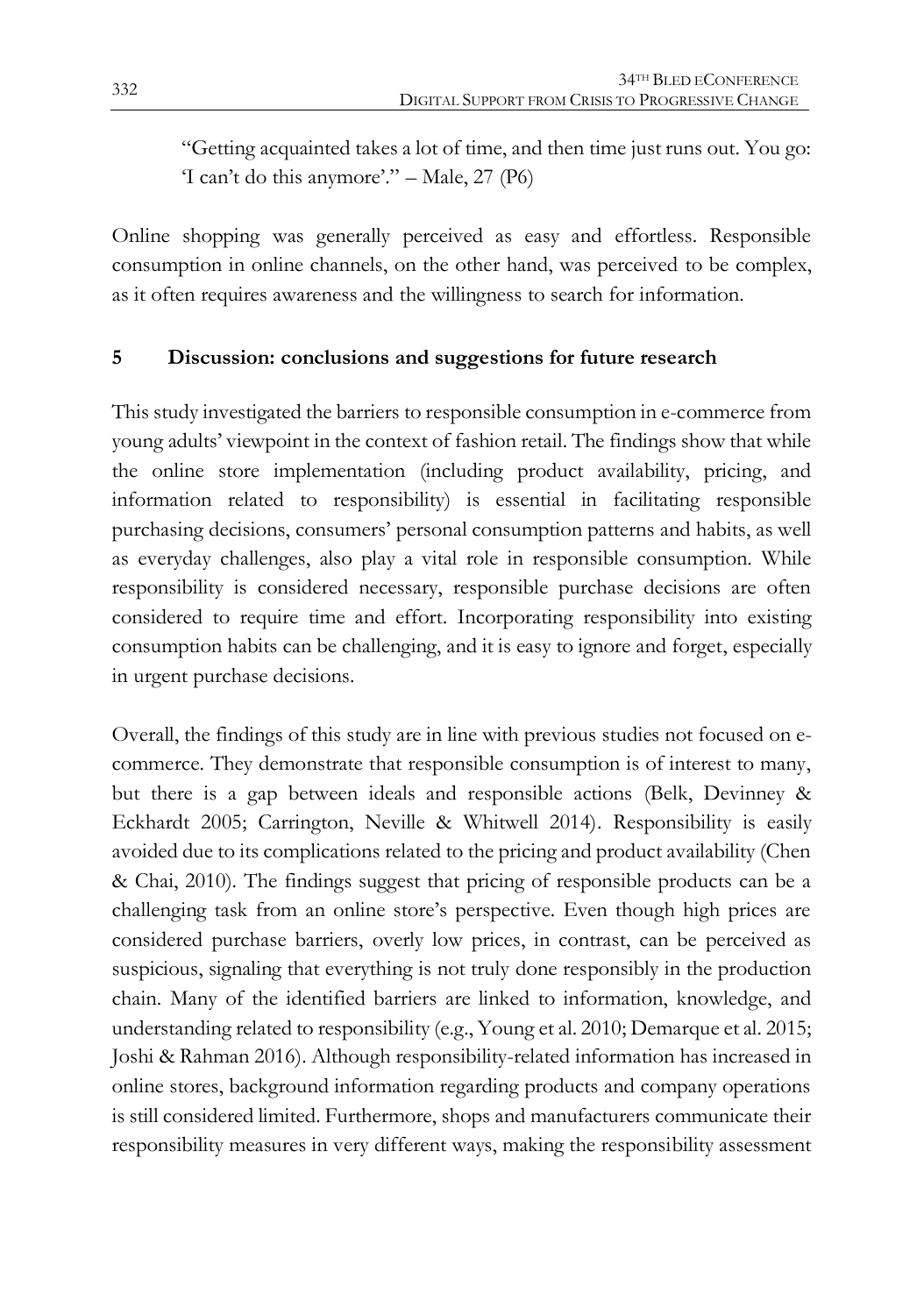difficult. Comparing the different options, including companies, their eco-labels and eco-actions, and products, is a challenge for consumers.

The findings suggest that consumers need common standards and more concrete and easy-to-understand measures and indicators to support their responsible purchasing decisions in online environments. In general, solutions that make responsible shopping more straightforward and less time-consuming are needed. There is a need for studies and solutions that consider how product backgrounds, material choices, and manufacturing information, for instance, can be better informed and communicated to consumers. Future studies should investigate how user interfaces, online tools, and apps could help consumers in their responsibility assessments. Studies on other contexts and different consumer groups are also welcomed in order to better understand whether similar barriers exist within different retail categories or consumer groups, for example younger and older consumers.

Finally, although this study identified barriers to responsible consumption with ecommerce, similar problems exist with brick-and-mortar stores. Hence, when considering the obstacles, online stores can have many competitive advantages over offline stores. Even though the availability of products and responsibility-related information were characterized as deficient in online stores, online stores typically offer more options for responsible consumption. In addition, information retrieval and product comparisons are often easier online. Hence, as the importance of responsible consumption and online shopping will grow continuously in the future, this should create opportunities for new online businesses that are either fully specialized in selling responsible products or acknowledge the foundations of sustainable development in their services. It also provides excellent opportunities for online solutions and systems that educate and assist both consumers and businesses in their pursuit of responsible consumption in all kinds of services.

#### **References**

Abukhader, S. M. & Jonson, G. (2004). E-commerce and the environment: A gateway to the renewal of greening supply chains. International Journal of Technology Management, 28 (2), 274-288.

Bansal, P. & Song, H. (2017). Similar but not the same: Differentiating corporate sustainability from corporate responsibility. Academy of Management Annals, 11 (1), 105-149.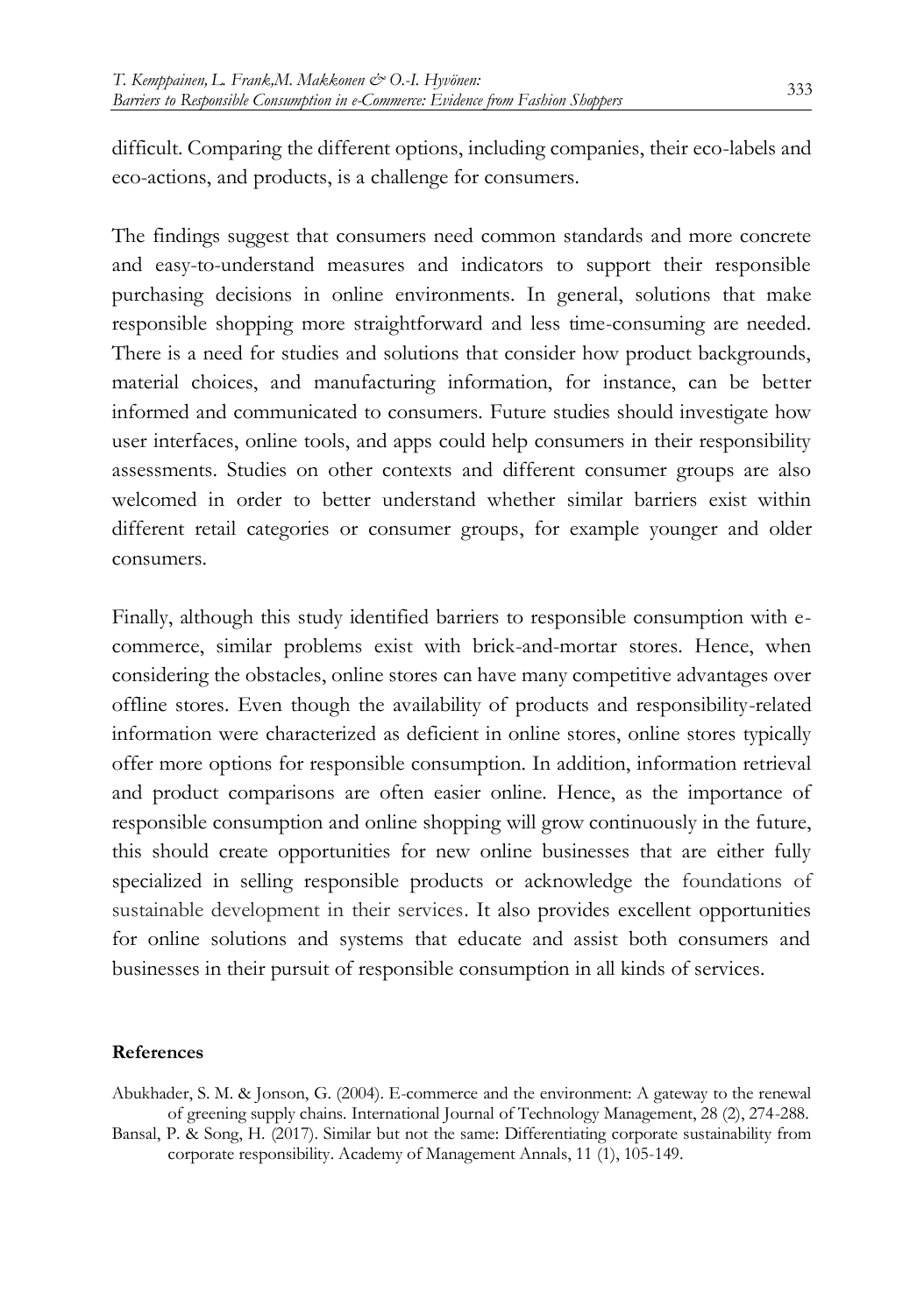- Belk, R., Devinney, T. & Eckhardt, G. (2005). Consumer ethics across cultures. Consumption Markets & Culture, 8 (3), 275-289.
- Blok, V., Long, T. B., Gaziulusoy, A. I., Ciliz, N., Lozano, R., et al. (2015). From best practices to bridges for a more sustainable future: Advances and challenges in the transition to global sustainable production and consumption: Introduction to the ERSCP stream of the Special volume. Journal of Cleaner Production, 108, 19-30.
- Carrington, M. J., Neville, B. A. & Whitwell, G. J. (2014). Lost in translation: Exploring the ethical consumer intention–behavior gap. Journal of Business Research, 67 (1), 2759-2767.
- Chen, T. B. & Chai, L. T. (2010). Attitude towards the environment and green products: Consumers' perspective. Management Science and Engineering, 4 (2), 27-39.
- Dabija, D., Bejan, B. M. & Dinu, V. (2019). How Sustainability oriented is generation Z in retail? A literature review. Transformations in Business & Economics, 18 (2), 140.
- Demarque, C., Charalambides, L., Hilton, D. J. & Waroquier, L. (2015). Nudging sustainable consumption: The use of descriptive norms to promote a minority behavior in a realistic online shopping environment. Journal of Environmental Psychology, 43, 166-174.
- Joshi, Y. & Rahman, Z. (2016). Predictors of young consumer's green purchase behaviour. Management of Environmental Quality: An International Journal, 27 (4), 452-472.
- Katawetawaraks, C. & Wang, C. (2011). Online shopper behavior: Influences of online shopping decision. Asian Journal of Business Research, 1 (2), 66-74.
- Kumar, B., Manrai, A. K. & Manrai, L. A. (2017). Purchasing behaviour for environmentally sustainable products: A conceptual framework and empirical study. Journal of Retailing and Consumer Services, 34, 1-9.
- Luthra, S., Govindan, K. & Mangla, S. K. (2017). Structural model for sustainable consumption and production adoption—A grey-DEMATEL based approach. Resources, Conservation and Recycling, 125, 198-207.
- Paytrail 2018. Finnish E-commerce Report 2017. Available in: https://www.paytrail.com/en/report/finnish-ecommerce-2017?hsCtaTracking=ffa39c05 b328-4556-b789-303ad39fce14%7C678c1de2-64db-4c7c-a221-0ea4530e6cc6.
- Peattie, K. (2010). Green consumption: behavior and norms. Annual Review of Environment and Resources, 35, 195-228.
- Stern, P. C., Dietz, T. & Guagnano, G. A. (1995). The new ecological paradigm in social-psychological context. Environment and Behavior, 27 (6), 723-743.
- Straughan, R. D. & Roberts, J. A. (1999). Environmental segmentation alternatives: a look at green consumer behavior in the new millennium. Journal of Consumer Marketing, 16 (6), 558-575.
- Thomas, D. R. (2003). A general inductive approach for qualitative data analysis. School of Population Health, University of Auckland.
- Ulusoy, E. (2016). Experiential responsible consumption. Journal of Business Research, 69 (1), 284- 297.
- Wang, H., Liu, H., Kim, S. J. & Kim, K. H. (2019). Sustainable fashion index model and its implication. Journal of Business Research, 99, 430-437.
- Young, W., Hwang, K., McDonald, S. & Oates, C. J. (2010). Sustainable consumption: green consumer behaviour when purchasing products. Sustainable Development, 18 (1), 20-31